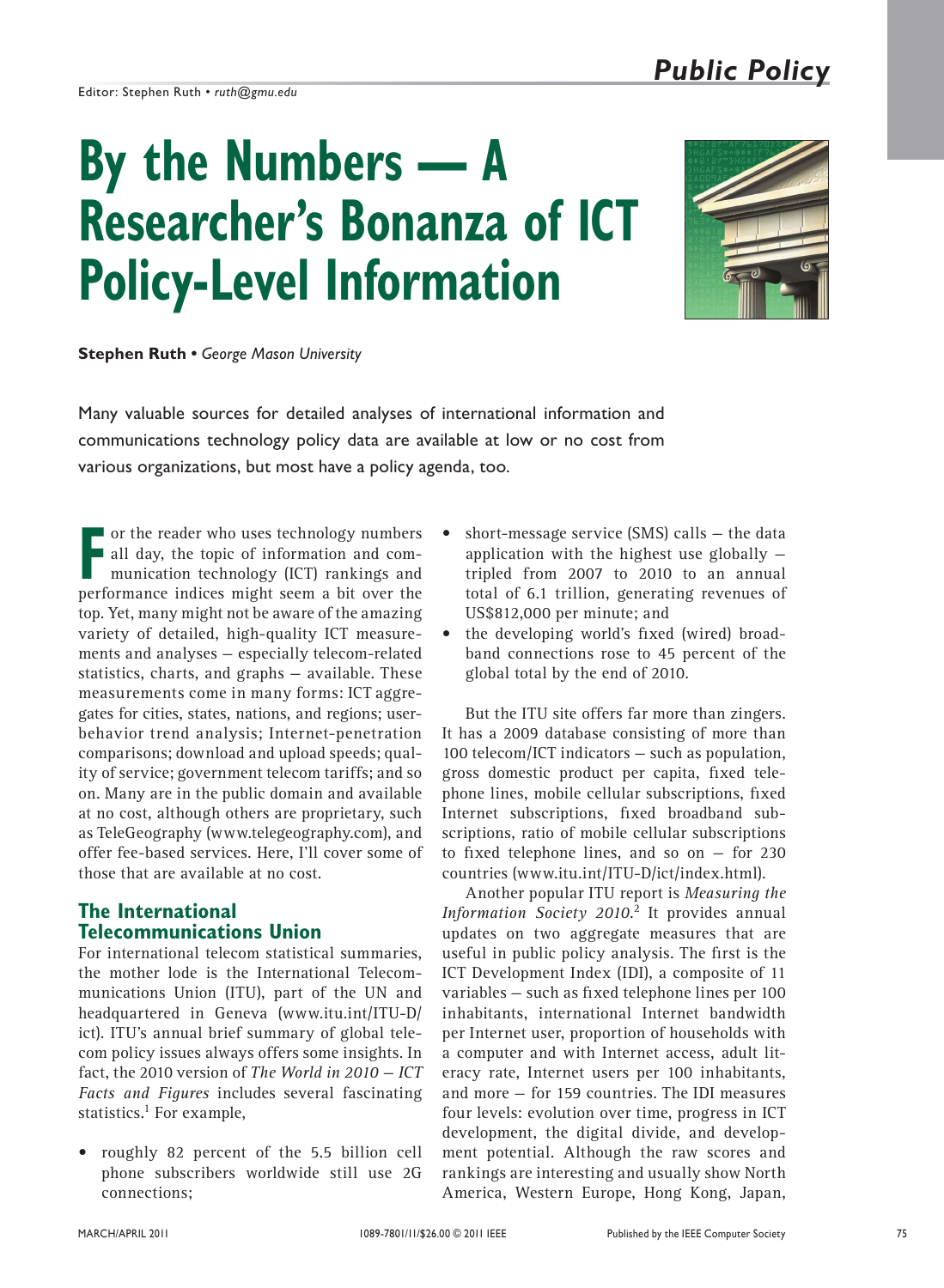and South Korea in the top positions, the greatest value of IDI is assessing emerging ICT changes in developing nations, where we find nearly half the fixed broadband connections and a major share of cell phone users. The charts in *Measuring the Information Society 2010* (pages 16 and 17) compare several companies on the basis of the index's various elements.<sup>2</sup>

The second significant indicator is the ICT Price Basket, a unique composite index that considers the actual cost to the telecom service's consumer.2 It also considers tariffs for each country on fixed telephone, mobile device, and broadband services. Because the IDI doesn't have a comparative cost component, the ICT Price Basket is a useful complement that indicates trends and progress, which can point to policy options that consider consumers' out-of-pocket costs. You'll probably find the most up-to-date and comprehensive ITU data on its free statistics page (www. itu.int/ITU-D/ict/statistics/index. html), where numerous summaries, charts, graphs, and comparisons are available on topics such as global ICT trends, fixed and mobile telephony, benchmarking, development trends, and so on. The ITU updates this page at regular intervals, making it particularly valuable for researchers.

#### **Global Competitiveness**

The World Economic Forum produces an annual report that ranks nations worldwide on a global competitiveness scale. The *Global Competitiveness Report 2010–2011* always shows the developed nations ahead of the developing nations on most dimensions and includes among its 12 pillars (measured variables) several interesting ICT-related measurements, such as technological readiness, infrastructure, higher education, and training.3 As with the ICT Price Basket I mentioned earlier, the key insights aren't so much the rankings but the detailed comparisons

of regional trends in technology. For example, many Latin American and Caribbean (LAC) nations are showing increased capacity for competitiveness from the previous report, due in part to boosts in Internet penetration rates, especially wireless services, where LAC is becoming a growth leader globally.

## **Digital Economy Rankings**

Every year, IBM and the Economist Intelligence Unit collect data to rank roughly 60 of the world's economies in the context of ICT-related issues. *Digital Economy Rankings 2010 — beyond E-Readiness*, similar to many other reports, arrays national economies according to roughly 100 variables, many of them unique composites.4 To give a sense of the index's complex elements, here's a sample of new indicators added for the 2010 rankings:

- a broadband-quality indicator to measure, as a proxy for quality, the share of fiber-optic access lines in a country's total broadband access lines;
- a mobile-quality indicator to assess the share of 3G and 4G mobile subscriptions in a country's total mobile subscriptions;
- a lowest DSL connection speed to measure broadband affordability, now at 256 kilobytes per second (kbps) and previously at 128 kbps;
- a scoring scale for Internet user penetration, now with 100 percent of the population representing the highest penetration achievable in a country (previously 75 percent); and
- an expanded education-level indicator to encompass a third subindicator — gross enrollment in tertiary education — which measures the number of students in higher education as a share of the total population in the relevant five-year age group.

Clearly, the availability of data like this is of interest for technology policy

decisions, for example, estimating the effect of 3G and 4G service on various sectors, like business and education. But it is equally useful for businesses planning build-out of wireless and fibre infrastructure.

#### **The New Economy Index**

*The 2010 State New Economy Index: Benchmarking Economic Transformations in the States* (www.kauffman. org/uploadedfiles/snei\_2010\_report. pdf) — prepared annually by the Washington, DC-based International Technology and Innovation Foundation (ITIF), with support from the Kaufman Foundation — uses a series of five indicators (knowledge jobs, globalization, economic dynamism, the digital economy, and innovation capacity) to rank economic potential at the state level. In 2010, the top five were Massachusetts, Washington, Maryland, New Jersey, and Connecticut, whereas the lowest were Wyoming, Alabama, Arkansas, West Virginia, and Mississippi. The digital economy indicator's ICT-related components are the percentage of the population online, how state and local governments use information technologies to deliver services, IT's role in the healthcare sector, how farmers use the Internet and computers, and residential and business access to broadband telecommunications.

# **Think Tanks**

Many nonprofit think tanks deliver up-to-date summaries on ICT topics as varied as Internet economics, network neutrality, copyright, technology diffusion, innovation policy, and so on. The New America Foundation and the ITIF are excellent examples. Both produce position papers on pending telecom legislation, detailed summaries of emerging technology, and streamed webinars where significant international thought leaders discuss policy topics. For example, in 2010, the New America Foundation hosted a widely viewed webinar, "Does the Internet Favor Dictators or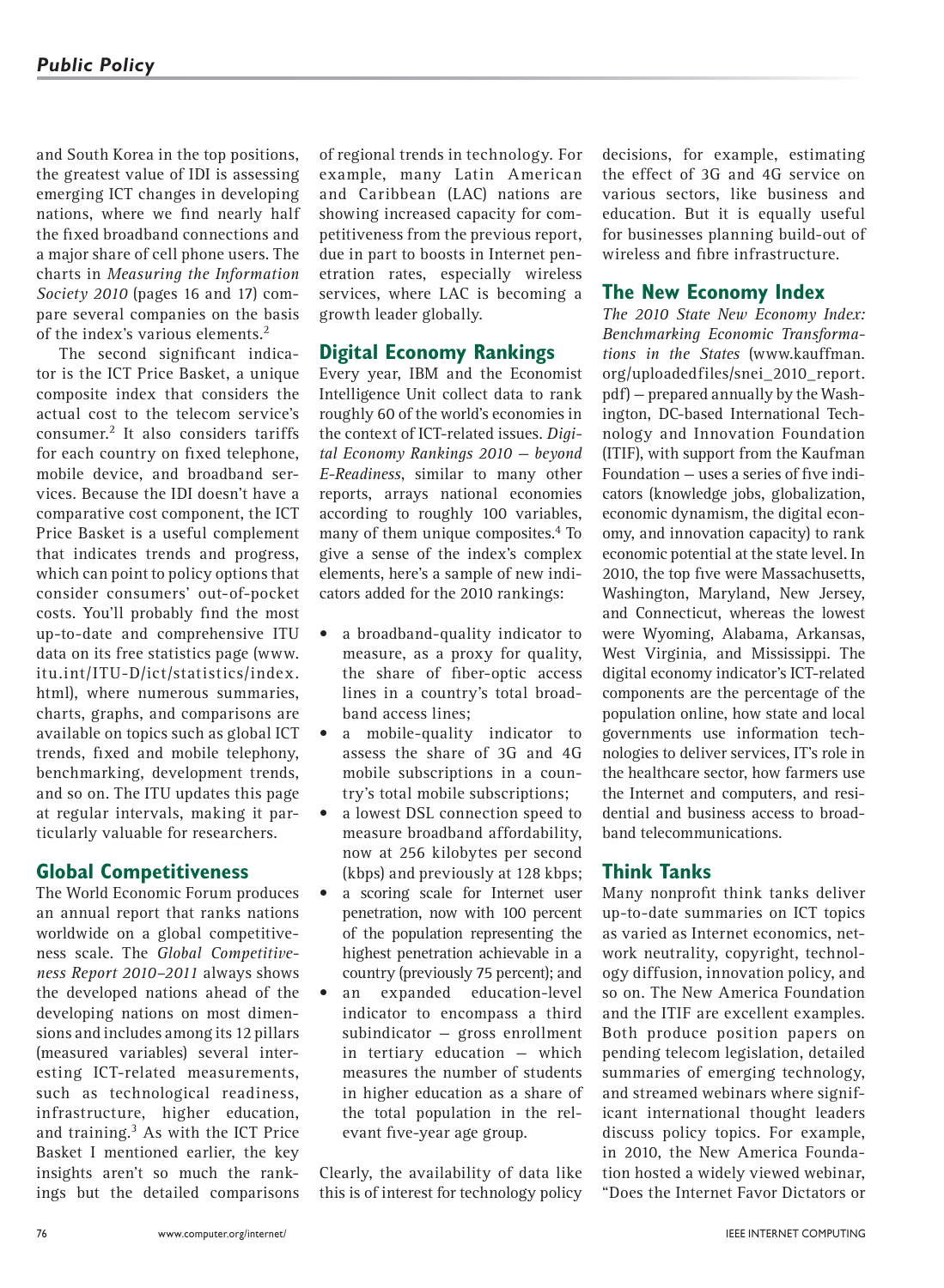| <b>Penetration</b><br>metrics      | Rank<br>among<br>OECD 30<br>countries | <b>Speed</b><br>metrics               | Rank<br>among<br><b>OECD 30</b><br>countries | <b>Price</b><br>metrics              | Rank<br>among<br><b>OECD 30</b><br>countries |
|------------------------------------|---------------------------------------|---------------------------------------|----------------------------------------------|--------------------------------------|----------------------------------------------|
| Penetration per 100, OECD          | 15                                    | Maximum advertised speed, OECD        | 9                                            | Price for low speeds, combined       | 9                                            |
| Household penetration, OECD        | 15                                    | Average advertised speed, OECD        | 9                                            | Price for median speeds, combined    | 19                                           |
| 3G penetration, telegeography      | 9                                     | Average speed, Akamai                 | п                                            | Price for high speeds, combined      | 8                                            |
| Wi-Fi hotspots per 100,000, Jiwire | 9                                     | Median download, http://speedtest.net | п                                            | Price for very high speeds, combined | 19                                           |
|                                    |                                       | Median upload, http://speedtest.net   | 5                                            |                                      |                                              |
|                                    |                                       | Median latency, http://speedtest.net  | 17                                           |                                      | Ist quintile<br>2nd quintile                 |
|                                    |                                       | 90% download, http://speedtest.net    | п                                            |                                      | 3rd quintile                                 |
|                                    |                                       | 90% upload, http://speedtest.net      |                                              |                                      | 4th quintile                                 |
|                                    |                                       |                                       |                                              |                                      | 5th quintile                                 |

*Figure 1. US ranking in the Organization for Economic Cooperation and Development nations based on various indicators. (Source: http://cyber.law.harvard.edu/sites/cyber.law.harvard.edu/files/Berkman\_Center\_Broadband\_Final\_ Report\_15Feb2010.pdf.)*

Dissenters?" (www.newamerica.net/ events/2010/retreat\_live\_webcast), featuring presenters Eric Schmidt, Google's CEO; Tim Wu, Columbia law professor and author of *The Master Switch*; James Fallows of *The Atlantic Monthly*; and Alex Ross, the US Department of State senior advisor for innovation. The ITIF holds many webinars and also produces dozens of policy analysis documents such as Robert Atkinson's "Network Policy and Economic Doctrines."6

# **Other Rankings and Indices**

Anyone examining the proliferation of wireless services in LAC would find the Inter-American Development Bank's report "Economic Development and Inclusion through Local Broadband Access Networks" highly valuable.8 In addition to the LAC nations' telecom progress rankings and analysis, the report gives nearly two dozen case studies of wireless implementation. The Organization for Economic Cooperation and Development (OECD) offers statistics for the 34 OECD nations, but no case studies (www.oecd.org/document/23/ 0,3746,en\_2649\_34225\_ 33987543\_1\_ 1\_1\_1,00.html).

Many other specialized reports assess unique ICT and telecom aspects. For example, the University of Washington's Technology and Social Change Group has developed a report called *Measuring Global Public Access to ICT: Landscape Study Summary Reports from 25 Countries Around the World*. 9 The report covers a sample of 25 developing nations and evaluates how they use ICT in libraries, telecenters, cybercafés, and other public settings. Like many of the other reports described here, it gives a score sheet for each country based on demographics, such as income, education, age, and gender.

Harvard's Berkman Center's major ICT report, *Next Generation Connectivity: A Review of Broadband Internet Transitions and Policy from around the World*, has telecom rankings of all types but primarily emphasizes Internet penetration, speed, and cost in the OECD countries.10 It also includes several analyses and tables not easily found elsewhere — for example, trends in public wireless hotspots, comparisons of advertised versus actual download and upload speeds, 20 top OECD cities in download speed, and comparisons between OECD and TeleGeography pricing of various Internet services (high, medium, and low speed). Interestingly, many of the studies point to the significant lowering effect on cost caused by the presence of two or more competitive providers in a region. Because

the Beckman report emphasizes the OECD nations, China, India, Brazil, Indonesia, and several other large non-OECD countries aren't included. Figure 1 shows a composite ranking from *Next Generation Connectivity*.

One of the best one-stop sources of almost everything imaginable in telecom and related ICT demographic statistics is at the World Stats site (www. internetworldstats.com). As stated on its summary page, "Internet World Stats is an International website that features up-to-date world Internet usage, population statistics, and Internet market research data, for over 233 individual countries and world regions … a useful source for e-commerce stats, online international market research, the latest Internet statistics, broadband and penetration data, world population statistics, and telecommunications markets information and reports." It has links to many other ICT intelligence sites such as the ITU, the Cooperative Association for Internet Data Analysis, the Internet Corporation for Assigned Names and Numbers (ICANN), the National Science Resources Center, Renesys, RefDesk, ClickZ, and so on. World Stats also has abundant charts, graphs, and summaries.

For telecom applications in the US, the National Broadband Plan (NBP), the US Federal Communications Commission's (FCC's) future-oriented